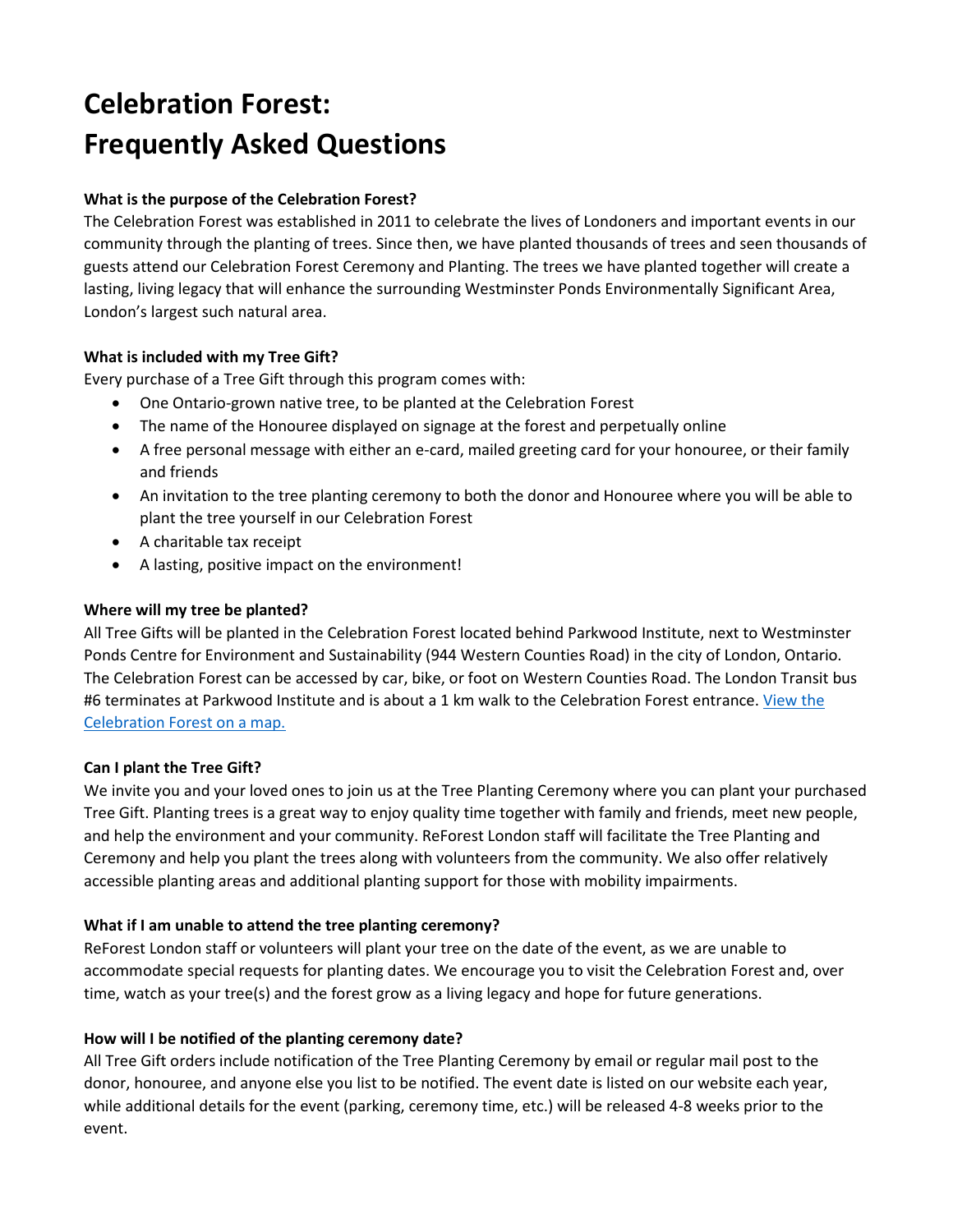## **Where will the recipient/Honouree's names be displayed?**

Unless otherwise directed by the donor, the names of all Tree Gift Honourees will be displayed on the Celebration Forest signage at the entrance to the Celebration Forest and be listed in perpetuity on our website on th[e Dedication Registry.](https://www.reforestlondon.ca/dedication-registry)

#### **What kinds of items can I place on or around the tree? Can I install a plaque?**

To retain the natural beauty of the Celebration Forest, individual trees are not marked in any way and we are unable to install plaques at individual trees.

#### **What species of trees are available?**

A wide range of native species, all appropriate for the Westminster Ponds Environmentally Significant Area, are available for participants to choose from at the planting event.

#### **Am I able to choose which species of tree I can plant in advance?**

We are unable to allow pre-selection of tree species. The mix of species we plant each year is dependent on the soils and moisture conditions of the particular area we'll be planting that year, as well as what is available from nurseries at that time. If you attend the event, you will be able to choose from a variety of species then. If you'd like a better picture of what we typically plant and have available, we have created a [list of commonly planted](https://www.reforestlondon.ca/tree-species-list)  [species](https://www.reforestlondon.ca/tree-species-list) on our website.

#### **What size will my tree be?**

We have two sizes of trees available for this program – "small" and "large". The size refers to the size at time of planting, not at maturity – most of the species planted in the Celebration Forest will grow to be quite, quite large over time!

The exact size of trees varies from year to year, and by species (as some tend to grow faster in the pots than others), but generally:

- "Small" trees range from 2 4 feet tall
- "Large" trees range from  $4 7$  feet tall

#### **Do you water the trees?**

Due to the distance to taps and the size of the Celebration Forest, it is not possible for us to water the trees on a regular basis. This is true for the vast majority of naturalization projects here in Canada. However, the species we pick are native to our area, and like trees in the wild, are generally able to survive on rain water alone. In the long run, this makes for healthier, more drought-resistant forests, which is especially important in our rapidly warming climate. In the event we lose some trees due to drought (or other forms of damage – such as deer), we generally aim to replace trees the following year.

#### **What kind of care do the trees receive post-planting?**

In the first few years following the planting we assess the health and needs of the site. We then perform aftercare activities with volunteers and staff, including re-mulching, changing tree collars, weeding, and pruning the newly planted trees. We generally hold between  $2 - 4$  such aftercare events with volunteers each year in the Celebration Forest. If you'd be interested in joining our team of volunteers, please contact our office at [volunteer@reforestlondon.ca,](mailto:volunteer@reforestlondon.ca) and we would be happy and grateful to add you to our list!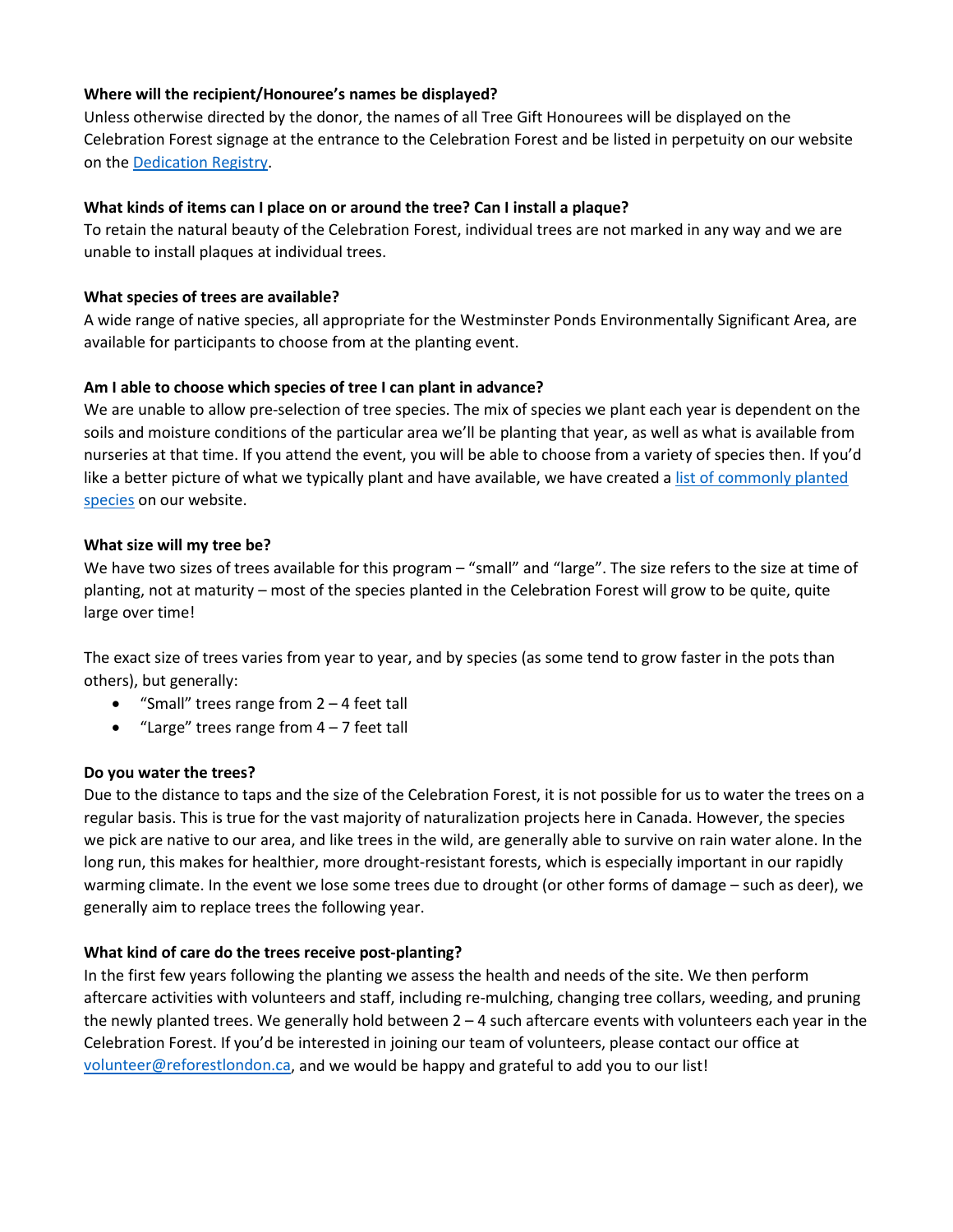## **I planted a tree in your Celebration Forest this year and it has already lost all of its leaves. Is it dead?**

Most likely, no! It is very common for potted trees to drop their leaves early each fall and this is especially true after being transplanted. Transplanting is always stressful on a tree, so if it is already in the process of shutting down for winter, the tree often drops their leaves early. We recommend waiting until the first winter has passed to determine if the tree is still alright: if it has not survived, we will be happy to provide a replacement.

## **Do you guarantee survival of the planted trees?**

As in any natural forest, we cannot guarantee the survival of each tree planted. Some factors – ice storms, drought, vandalism, etc. - cannot be avoided completely in a natural area. Animals living at the Ponds, such as deer or rabbits, may also browse on young trees over winter to survive, and what we plant is an important part of keeping them alive as well. As such, we encourage everyone participating in our Celebration Forest plantings to see the legacy we are growing together as a forest, and not just any one tree, and to recognize that those that are damaged or eaten often provide the foundation for the next generation of wildlife or vegetation here at the Ponds. All that said, we do our best to ensure trees are planted well and receive adequate care post-planting, and conduct infill plantings in the forest each year to help replace any trees we have lost.

## **Who are the partners associated with the Celebration Forest and Tree Gift Program?**

The Celebration Forest is a partnership with ReForest London, the London Health Sciences Centre (LHSC), and St. Joseph's Health Care (SJHC) and other partners with interests in Westminster Ponds lands. The health care organizations have pledged this land as part of their ongoing commitment to the health of southwestern Ontario's people and environment, and we thank them for their support!

## **Why Plant Native Species?**

In the spirit of ecological restoration, the Celebration Forest is planted exclusively with trees that are native to the London area. Assessments conducted by ReForest London tree specialists help us to determine which tree species are best suited to the site. This gives our Celebration Forest the best chance for survival, while maintaining a healthy and diverse ecosystem.

Native Species: • are easier to maintain

- are adapted to the region, so they handle climate extremes and other stressors better
- provide suitable wildlife habitat
- don't disrupt local ecosystems